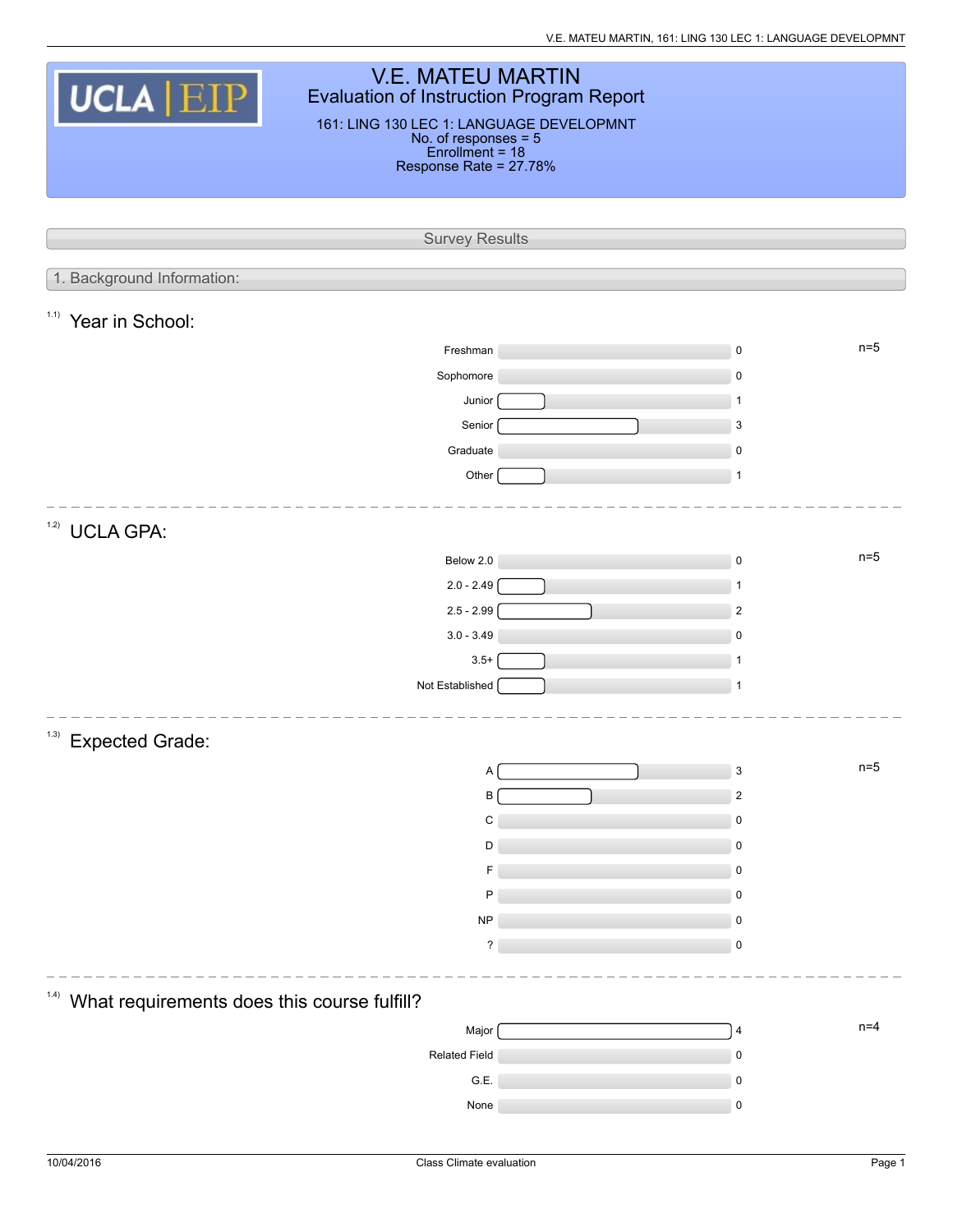|       | 2. To What Extent Do You Feel That:                                                    |                                                                                                                                   |  |  |                                                                                                           |  |                                                                                                                                                       |                                               |
|-------|----------------------------------------------------------------------------------------|-----------------------------------------------------------------------------------------------------------------------------------|--|--|-----------------------------------------------------------------------------------------------------------|--|-------------------------------------------------------------------------------------------------------------------------------------------------------|-----------------------------------------------|
| 2.1)  | Instructor Concern - The instructor<br>was concerned about student<br>learning.        |                                                                                                                                   |  |  |                                                                                                           |  |                                                                                                                                                       | n=5<br>$av = 8.8$<br>$md=9$<br>$dev = 0.45$   |
|       | <sup>22)</sup> Organization - Class presentations<br>were well prepared and organized. |                                                                                                                                   |  |  |                                                                                                           |  |                                                                                                                                                       | n=5<br>$av = 8.8$<br>$md=9$<br>$dev = 0.45$   |
| 2.3)  | Interaction - Students felt welcome in<br>seeking help in or outside of the<br>class.  |                                                                                                                                   |  |  |                                                                                                           |  | Very Low or $\begin{array}{ c c c c c c c c c }\n\hline\n&\text{Never}&0&0&0&0&0&2&0&3&\text{Very High or }\n\hline\n&1&2&3&4&5&6&7&8&9\n\end{array}$ | n=5<br>$av = 8.2$<br>$md=9$<br>$dev = 1.1$    |
| (2.4) | <b>Communication Skills - The</b><br>instructor had good communication<br>skills.      |                                                                                                                                   |  |  |                                                                                                           |  | 3 Very High or<br>$\overline{1}$ Always                                                                                                               | n=5<br>$av = 8.4$<br>$md=9$<br>$dev = 0.89$   |
|       | <sup>2.5)</sup> Value - You have learned something<br>you consider valuable.           |                                                                                                                                   |  |  |                                                                                                           |  | Very Low or $\begin{array}{ c c c c c c }\n\hline\n0 & 0 & 0 & 0 & 0 & 0 & 3 & 2 \\ \hline\n\end{array}$ Very High or Never                           | n=5<br>$av = 8.4$<br>$md = 8$<br>$dev = 0.55$ |
| 2.6)  | Overall – Your overall rating of the<br>instructor.                                    | Very Low or $\overline{0}$<br>Never                                                                                               |  |  | $\begin{array}{c cccc} 0 & 0 & 0 & 0 & 0 & 1 \\ \hline & & & & & \\ 2 & 3 & 4 & 5 & 6 & 7 \\ \end{array}$ |  | 3 Very High or<br>$\blacktriangle$ Always                                                                                                             | n=5<br>$av = 8.4$<br>$md=9$<br>dev.=0.89      |
|       | <sup>2.7)</sup> Overall – Your overall rating of the<br>course.                        | Very Low or $\begin{array}{ c c c c c }\n\hline\n0 & 0 & 0 & 0 & 0 & 0 & 1 \\ \hline\n0 & 1 & 2 & 3 & 4 & 5 & 6 & 7\n\end{array}$ |  |  |                                                                                                           |  | Very High or<br>Always                                                                                                                                | n=5<br>$av = 8.2$<br>$md=8$<br>$dev = 0.84$   |
|       | 3. Your View of Course Characteristics:                                                |                                                                                                                                   |  |  |                                                                                                           |  |                                                                                                                                                       |                                               |
|       | 3.1) Subject interest before course                                                    | Low                                                                                                                               |  |  |                                                                                                           |  | High                                                                                                                                                  | $n=5$<br>$av = 2.2$<br>$md=2$<br>$dev = 0.84$ |
| 3.2)  | Subject interest after course                                                          | Low                                                                                                                               |  |  |                                                                                                           |  | High                                                                                                                                                  | $n=5$<br>$av = 2.4$<br>$md=2$<br>$dev = 0.55$ |
|       | Mastery of course material                                                             | Low                                                                                                                               |  |  |                                                                                                           |  | High                                                                                                                                                  | $n=5$<br>$av = 2.6$<br>$md=3$<br>dev.=0.55    |
| 3.4)  | Difficulty (relative to other courses)                                                 | Low                                                                                                                               |  |  |                                                                                                           |  | High                                                                                                                                                  | $n=5$<br>$av = 2.4$<br>$md=2$<br>$dev = 0.55$ |
|       | Workload/pace was                                                                      | Too Slow                                                                                                                          |  |  |                                                                                                           |  | Too Much                                                                                                                                              | n=5<br>$av = 2.4$<br>$md=2$<br>$dev = 0.55$   |
|       | Texts, required readings                                                               | Poor                                                                                                                              |  |  |                                                                                                           |  | Excellent                                                                                                                                             | $n=5$<br>$av = 2.2$<br>$md=2$<br>$dev = 0.45$ |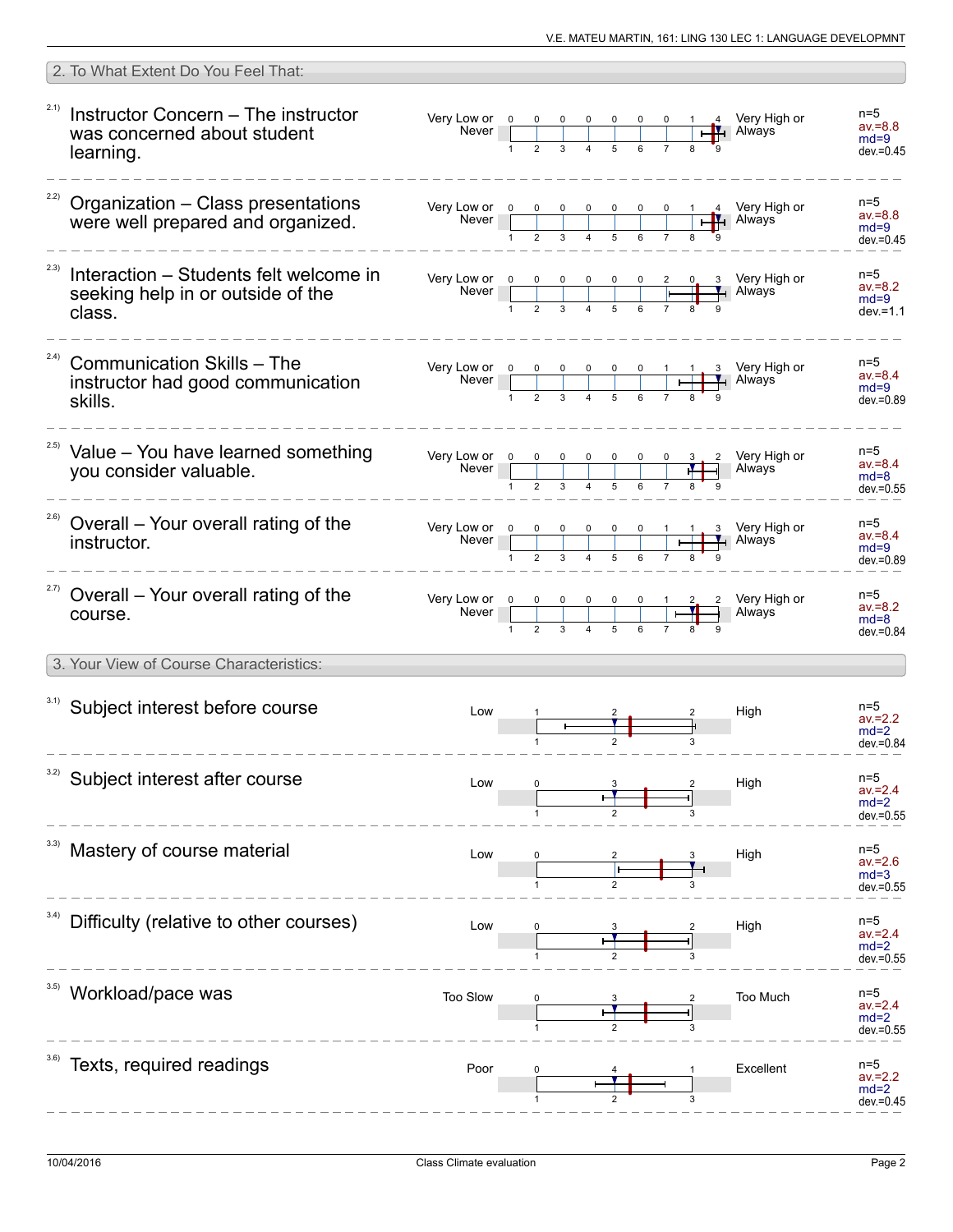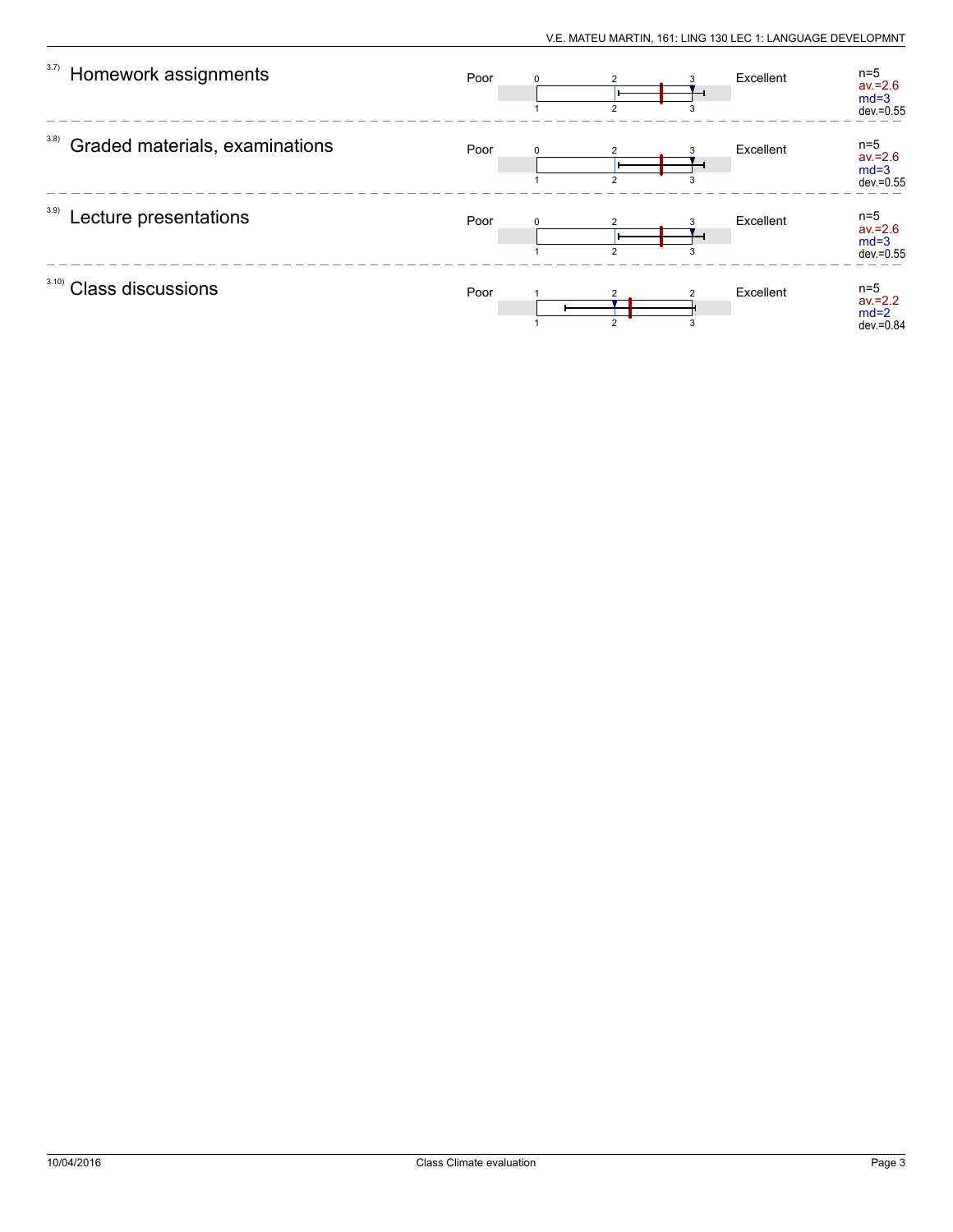# Profile

Subunit: LING

## Name of the instructor: V.E. MATEU MARTIN

Name of the course: (Name of the survey) 161: LING 130 LEC 1: LANGUAGE DEVELOPMNT

Values used in the profile line: Mean

### 2. To What Extent Do You Feel That:

- 2.1) Instructor Concern The instructor was concerned about student learning.
- 2.2) Organization Class presentations were well prepared and organized.
- 2.3) Interaction Students felt welcome in seeking help in or outside of the class.
- 2.4) Communication Skills The instructor had good communication skills.
- 2.5) Value You have learned something you consider valuable.
- $2.6$ ) Overall Your overall rating of the instructor.
- $2.7)$  Overall Your overall rating of the course.

| Very Low or<br>Never | Very High or<br>Always | $n=5$ | $av = 8.80$ |
|----------------------|------------------------|-------|-------------|
| Very Low or<br>Never | Very High or<br>Always | $n=5$ | $av = 8.80$ |
| Very Low or<br>Never | Very High or<br>Always | $n=5$ | $av = 8.20$ |
| Very Low or<br>Never | Very High or<br>Always | $n=5$ | $av = 8.40$ |
| Very Low or<br>Never | Very High or<br>Always | $n=5$ | $av = 8.40$ |
| Very Low or<br>Never | Very High or<br>Always | $n=5$ | $av = 8.40$ |
| Very Low or<br>Never | Very High or<br>Always | $n=5$ | $av = 8.20$ |

### 3. Your View of Course Characteristics:

| 3.1) | Subject interest before course         | Low      | High      | $n=5$ | $av = 2.20$ |
|------|----------------------------------------|----------|-----------|-------|-------------|
| 3.2) | Subject interest after course          | Low      | High      | $n=5$ | $av = 2.40$ |
| 3.3) | Mastery of course material             | Low      | High      | $n=5$ | $av = 2.60$ |
| 3.4) | Difficulty (relative to other courses) | Low      | High      | $n=5$ | $av = 2.40$ |
| 3.5) | Workload/pace was                      | Too Slow | Too Much  | $n=5$ | $av = 2.40$ |
| 3.6) | Texts, required readings               | Poor     | Excellent | $n=5$ | $av = 2.20$ |
| 3.7) | Homework assignments                   | Poor     | Excellent | $n=5$ | $av = 2.60$ |
| 3.8) | Graded materials, examinations         | Poor     | Excellent | $n=5$ | $av = 2.60$ |
| 3.9) | Lecture presentations                  | Poor     | Excellent | $n=5$ | $av = 2.60$ |
|      | 3.10) Class discussions                | Poor     | Excellent | $n=5$ | $av = 2.20$ |